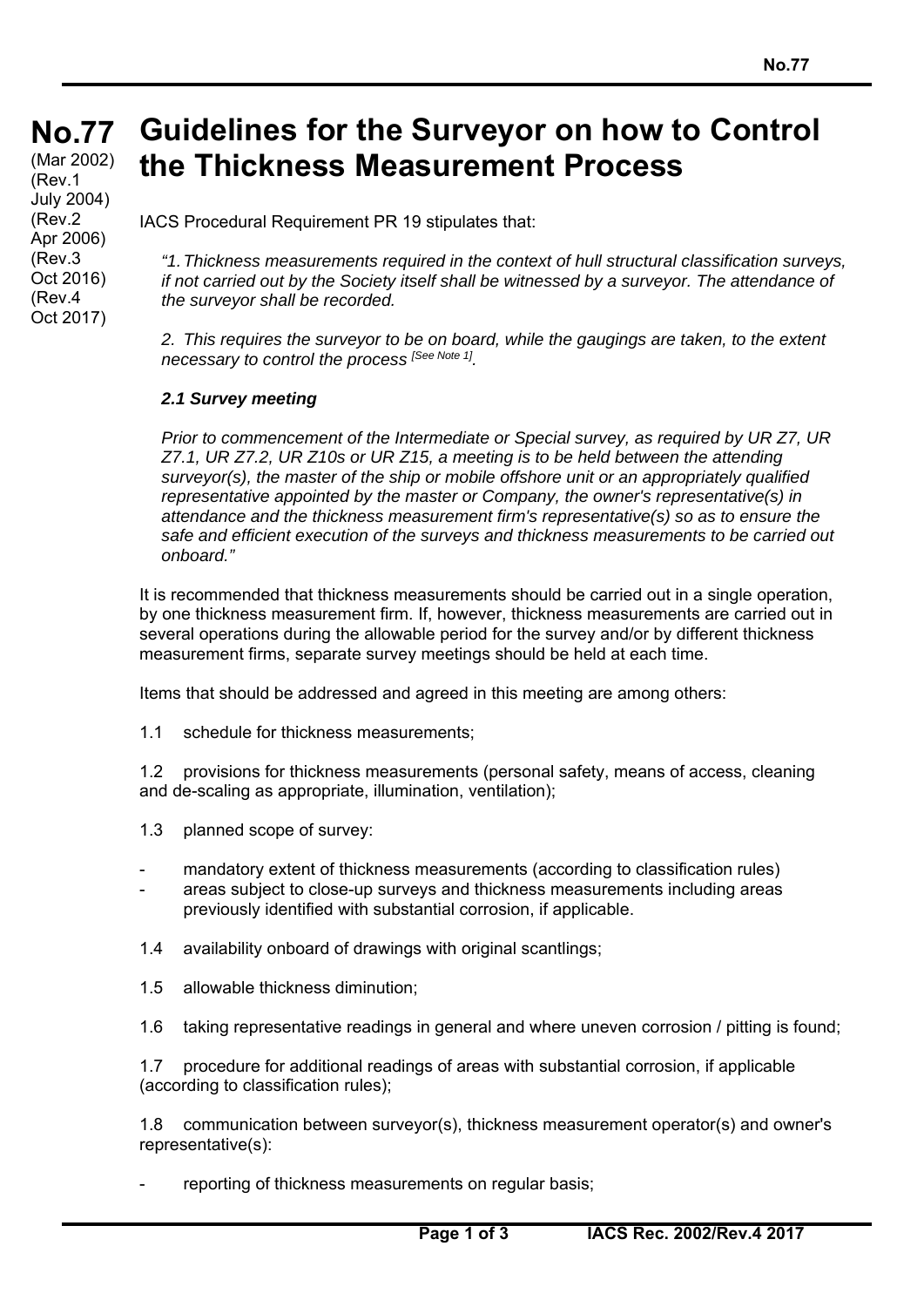- **No.**  prompt notification of the surveyor in case of findings;
	- excessive [See Note 2] and/or extensive [See Note 3] corrosion or pitting / grooving of any significance;
		- structural defects like buckling, fractures and deformed structures;
		- detached and/or holed structure;
			- corrosion of welds:
			- 1.9 the thickness measurement firm should provide information related to:
			- equipment to be used;
			- personnel records of operators scheduled for thickness measurements onboard.
			- 1.10 documented record of the survey meeting.

# **2. MONITORING OF THE THICKNESS MEASUREMENT PROCESS ONBOARD**

The surveyor should decide final extent and location of thickness measurements after overall survey of representative spaces onboard. In case the owner prefers to commence the thickness measurements prior to the overall survey then the surveyor shall advise that the planned extent and locations of thickness measurements are subject to confirmation during the overall survey. Based on findings, the surveyor may require that additional thickness measurements have to be taken.

- 2.1 Prior to commencing the thickness measurements, the surveyor should:
- check type of equipment and verify that equipment is calibrated according to recognized national / international standards and properly labelled;
- witness calibration appropriate for size and type of material;
- be satisfied with operator's skills and competence;
- ensure that the thickness measurement operator will be using instruments using pulsed echo technique (either with oscilloscope or digital instruments using multiple echo). Single echo instruments may be used on uncoated surfaces, which have been properly cleaned.

2.2 The surveyor should direct the gauging operation by selecting locations such that readings taken represent, on average, the condition of the structure for that area.

2.3 Thickness measurements mainly to evaluate the extent of corrosion, which may affect the hull girder strength, should be carried out in a systematic manner of all longitudinal structural members. The surveyor should be in attendance during this process.

2.4 Thickness measurements of structures in areas where close-up surveys are required shall be carried out simultaneously with the close-up surveys in order to facilitate a meaningful survey.

2.5 The surveyor may specially consider the extent of thickness measurements of structures within spaces where the protective coating is found to be in GOOD condition.

2.6 Where thickness measurements indicate substantial corrosion or excessive diminution the surveyor should direct locations for additional thickness measurements in order to delineate areas of substantial corrosion and to identify structural members for repairs / renewals.

**77**  (cont)

 $\overline{a}$